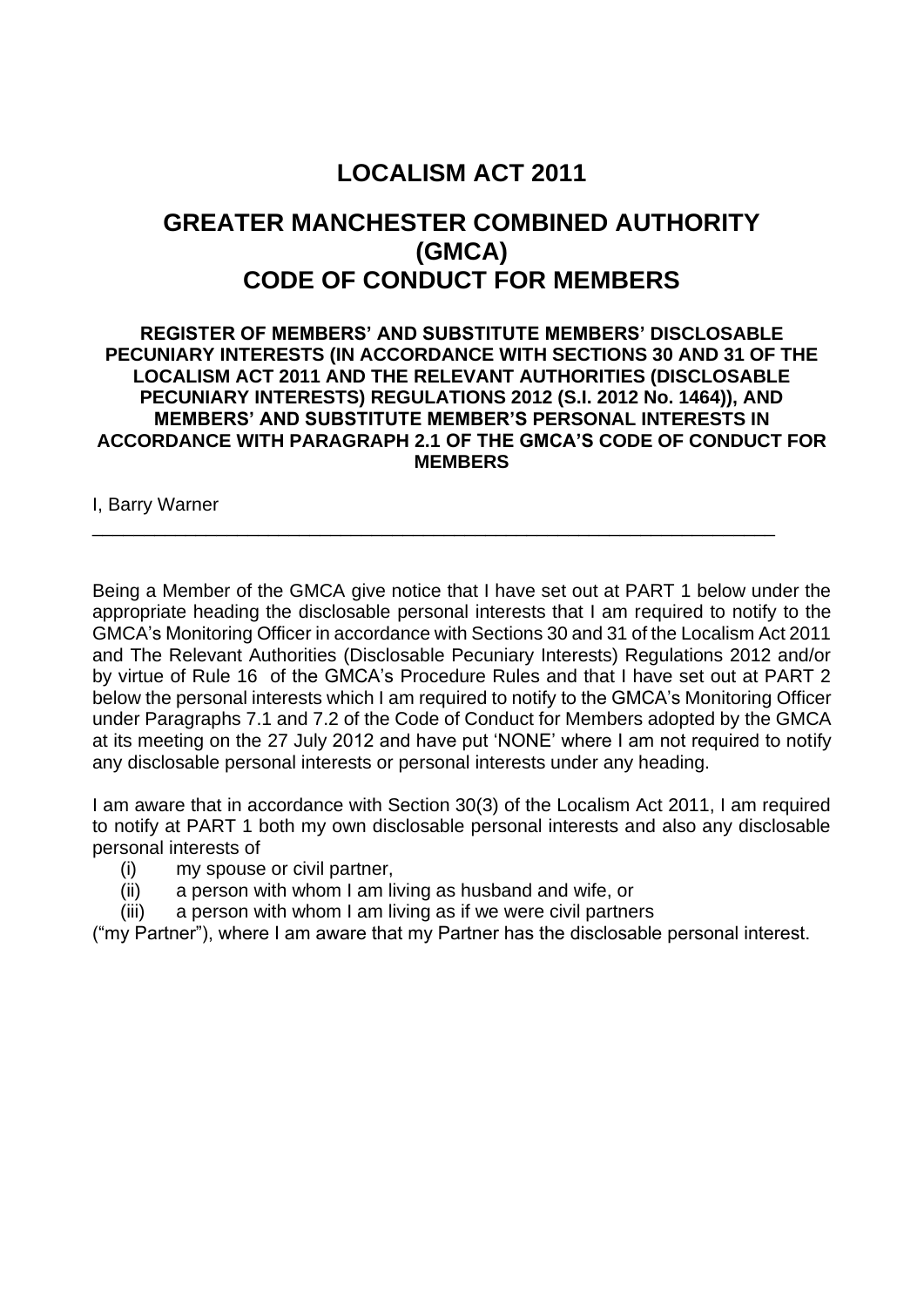# **PART 1**

# **DISCLOSABLE PECUNIARY INTERESTS**

#### **1. ANY EMPLOYMENT, OFFICE, TRADE, PROFESSION OR VOCATION CARRIED ON FOR PROFIT OR GAIN.**

| none | none |  |
|------|------|--|
|      |      |  |
|      |      |  |
|      |      |  |
|      |      |  |
|      |      |  |
|      |      |  |

*NB: You need to include details of any employment or business in which you or your Partner are engaged. Employees should give the name of their employer. You should give the name of any company of which you or your Partner are a partner or remunerated director. Where you or your Partner hold an office, give the name of the person of the body which appointed you or your Partner (in the case of a teacher in a maintained school – the local education authority; in the case of an aided school – the school's governing body)*

#### **2. SPONSORSHIP**

### **Unite trade union**

| NB | You must declare any payment or provision of any other financial benefit (other than from    |
|----|----------------------------------------------------------------------------------------------|
|    | the GMCA) made or provided to you in respect of any expenses incurred by you in carrying     |
|    | out your duties as a Member / Substitute Member of the GMCA, or towards your election        |
|    | expenses, within the period of 12 months ending with the day on which you give your          |
|    | notification to the GMCA's Monitoring Officer for the purposes of Section 30(1) of the       |
|    | Localism Act 2011 and/or by virtue of Rule 18 of the GMCA's Procedure Rules. This            |
|    | includes any payment or financial benefit from a trade union within the meaning of the Trade |
|    | Union and Labour Relations (Consolidation) Act 1992.                                         |

### **3. CONTRACTS WITH THE GMCA**

| <b>Member</b> | <b>Partner</b> |
|---------------|----------------|
|               |                |
|               |                |
| none          | none           |
|               |                |
|               |                |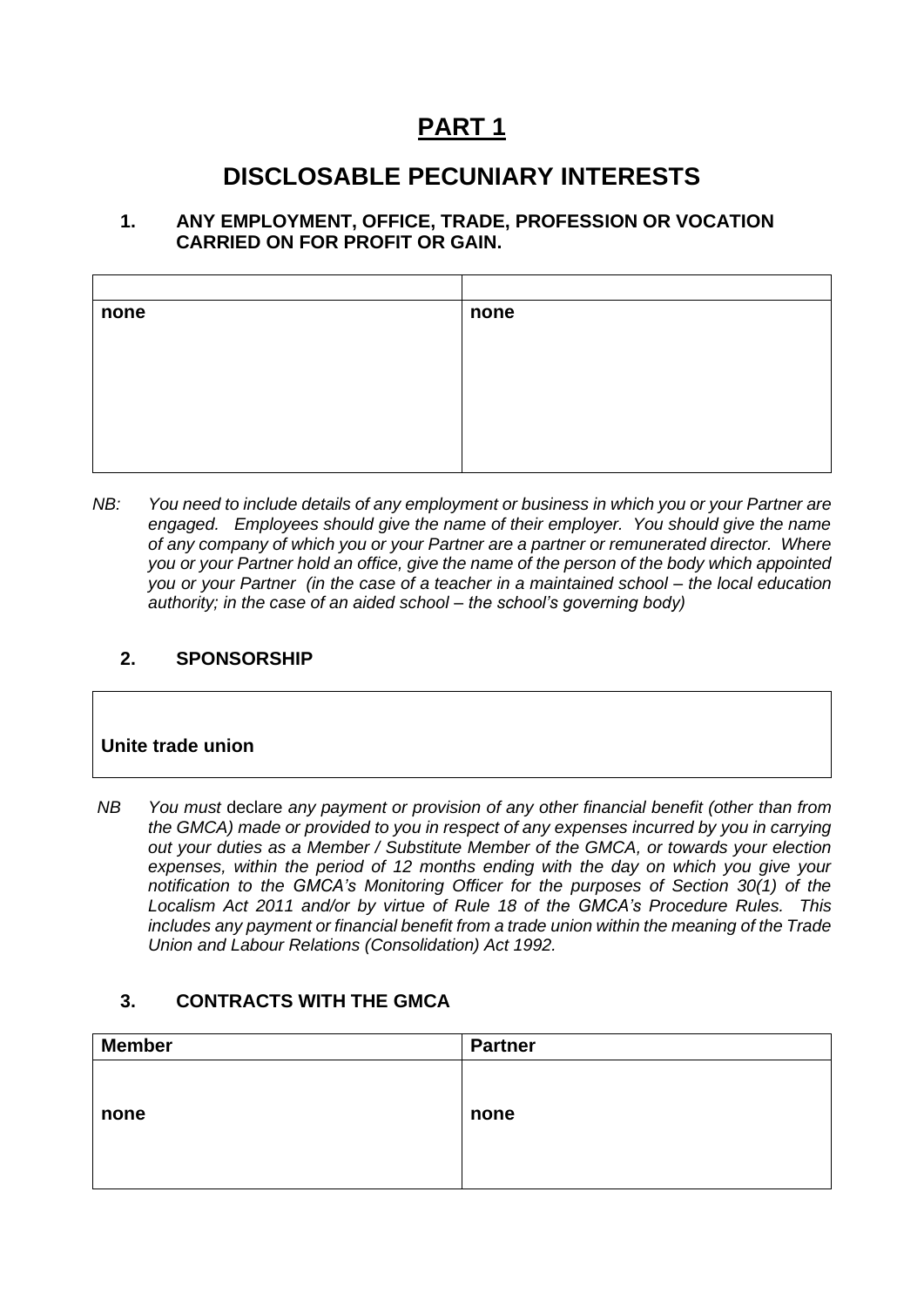- *NB You should describe all contracts of which you are aware, which are made between the GMCA and* 
	- *(i) either yourself or your Partner or*
	- *(ii) a body in which you or your Partner have a beneficial interest (being a firm in which you or your Partner is a partner, or a body corporate of which you or your Partner is a director, or in the securities of which you or your partner have a beneficial interest),*

*which are not fully discharged and which are contracts under which goods or services are to be provided or works are to be executed.*

*Please note that the reference to "securities" means "shares, debentures, debenture stock, loan stock, bonds, units of a collective investment scheme within the meaning of the Financial Services and Markets Act 2000 and other securities of any description, other than money deposited with a building society.*

#### **4. LAND IN THE AREA OF THE GMCA**

| <b>Member</b> | <b>Partner</b> |
|---------------|----------------|
|               |                |
|               |                |
| none          | none           |
|               |                |
|               |                |
|               |                |

*You should include any land (including houses, buildings or parts of buildings and any interests as mortgagee) within the GMCA's boundaries in which you or your Partner, either alone or jointly, have a proprietary interest for your or your Partner's benefit. You should give the address or brief description to identify it. If you live within the GMCA's boundaries you should include your home under this heading either as owner, lessee or tenant. You should also include any property from which you or your Partner receive rent, or of which you or your Partner are the mortgagee.*

#### **5. LICENCES TO OCCUPY LAND**

| <b>Member</b> | <b>Partner</b> |
|---------------|----------------|
|               |                |
|               |                |
| none          | none           |
|               |                |
|               |                |
|               |                |

*NB You should include any land (including buildings or parts of buildings) within the GMCA's boundaries which you or your Partner have a right to occupy for 28 days or longer (either alone or jointly with others). You should give the address or a brief description to identify it.*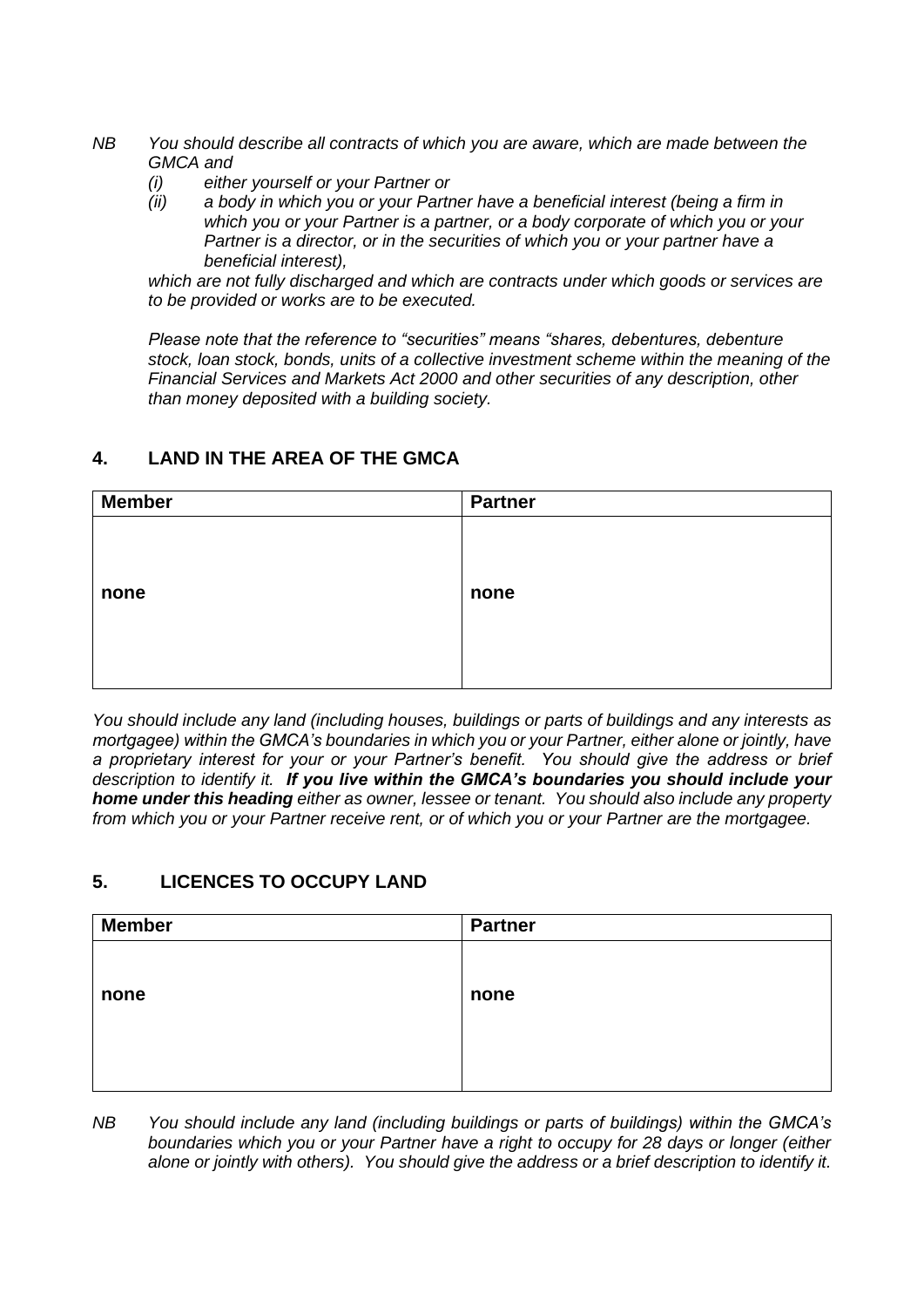#### **6. CORPORATE TENANCIES**

| <b>Member</b>                                                 | <b>Partner</b> |
|---------------------------------------------------------------|----------------|
| 19 wedgwood Road<br><b>Clifton, Swinton</b><br><b>M27 8rs</b> | deceased       |
|                                                               |                |

*[NB You should list here any tenancies of properties of which you are aware, where the landlord is the GMCA and the tenant is a body in which you or your Partner have a beneficial interest (being a firm in which you or your Partner is a partner, or a body corporate of which you or your Partner is a director, or in the securities of which you or your partner have a beneficial interest).* 

*Please note that the reference to "securities" means "shares, debentures, debenture stock, loan stock, bonds, units of a collective investment scheme within the meaning of the Financial Services and Markets Act 2000 and other securities of any description, other than money deposited with a building society.*

#### **7. SECURITIES**

| <b>Member</b> | <b>Partner</b> |
|---------------|----------------|
|               |                |
|               |                |
| none          | none           |
|               |                |
|               |                |
|               |                |

*NB You should list here any beneficial interest of you or your Partner in securities of a body where –*

- *(a) that body (to your knowledge) has a place of business or land within the GMCA's boundaries; and*
- *(b) either –*
	- *(i) the total nominal value of the securities held by you or your Partner exceeds £25,000 or one hundredth of the total issued share capital of that body; or*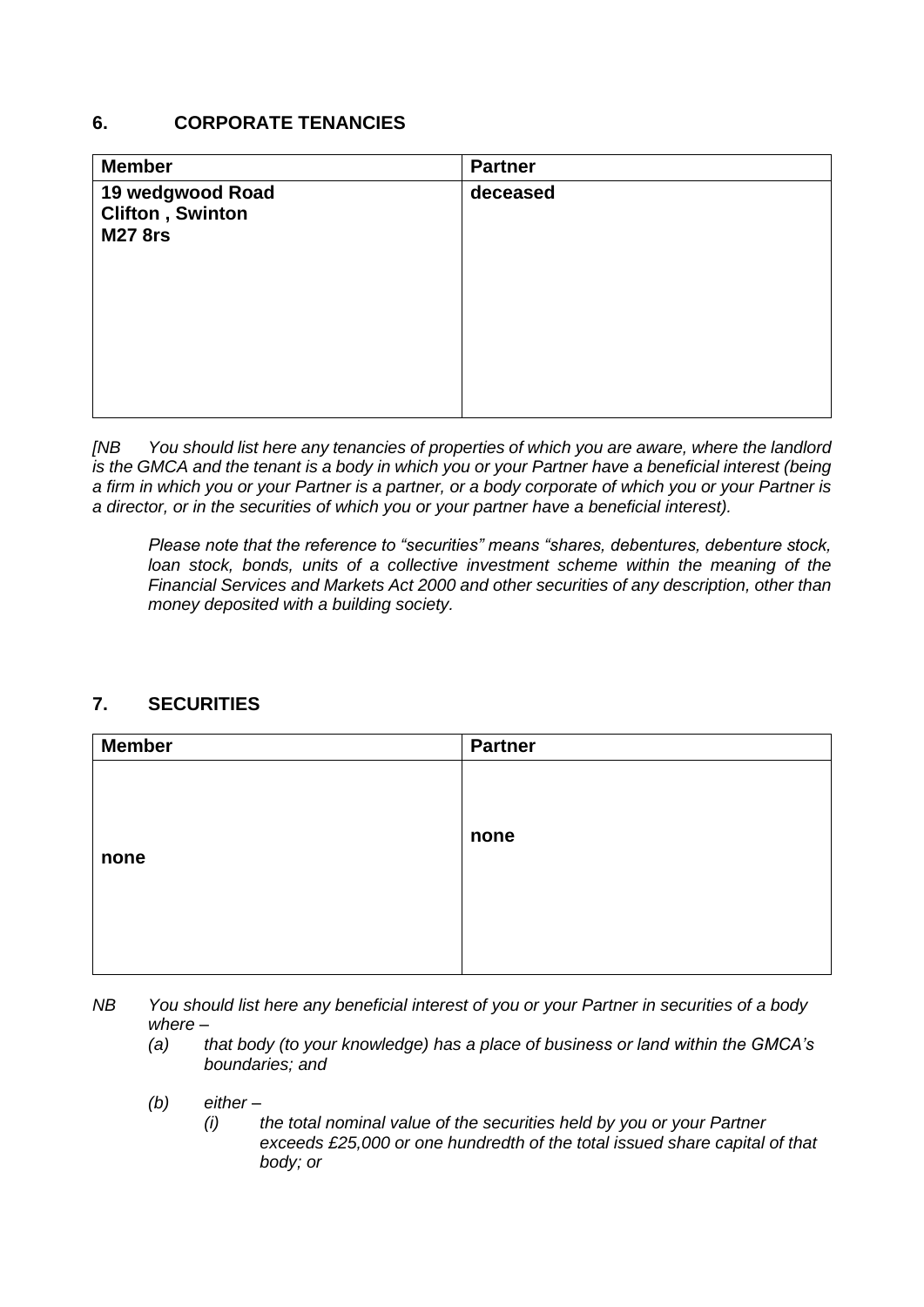*(ii) if the share capital of that body is of more than one class, the total nominal value of the shares of any one class in which you or your Partner has a beneficial interest exceeds one hundredth of the total issued share capital of that class.*

*Please note that the reference to "securities" means "shares, debentures, debenture stock, Loan stock, bonds, units of a collective investment scheme within the meaning of the Financial Services and Markets Act 2000 and other securities of any description, other than money deposited with a building society*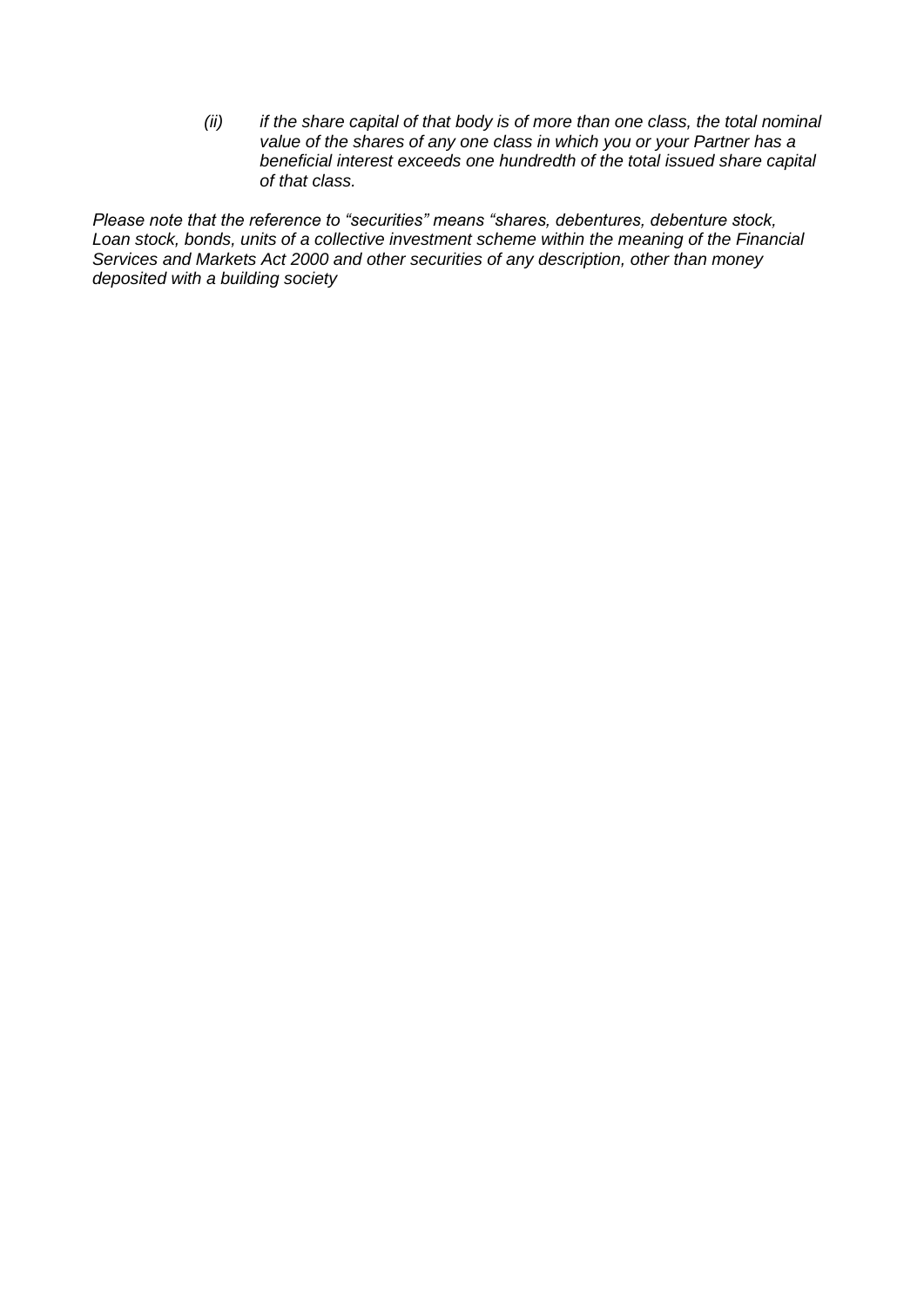# **PERSONAL INTERESTS**

### **1. BODIES TO WHICH YOU ARE APPOINTED OR NOMINATED BY THE GMCA**

- *NB You should record here details of your position of general control or management, in any –*
	- *Body to which you have been appointed or nominated by the GMCA as its representative.*

#### **2. INTERESTS IN CHARITIES, SOCIETIES AND OTHER BODIES**

Armed Forces Veterans charity

*NB You should record here details of your position of general control or management, in any –*

- *Public authority or body exercising functions of a public nature;*
- *Company, industrial and provident society, charity, or body directed to charitable purposes. (Freemasons should include here membership of the Masonic Grand Charity)*
- *Body whose principal purposes include the influence of public policy, including party associations, trade union or professional association.*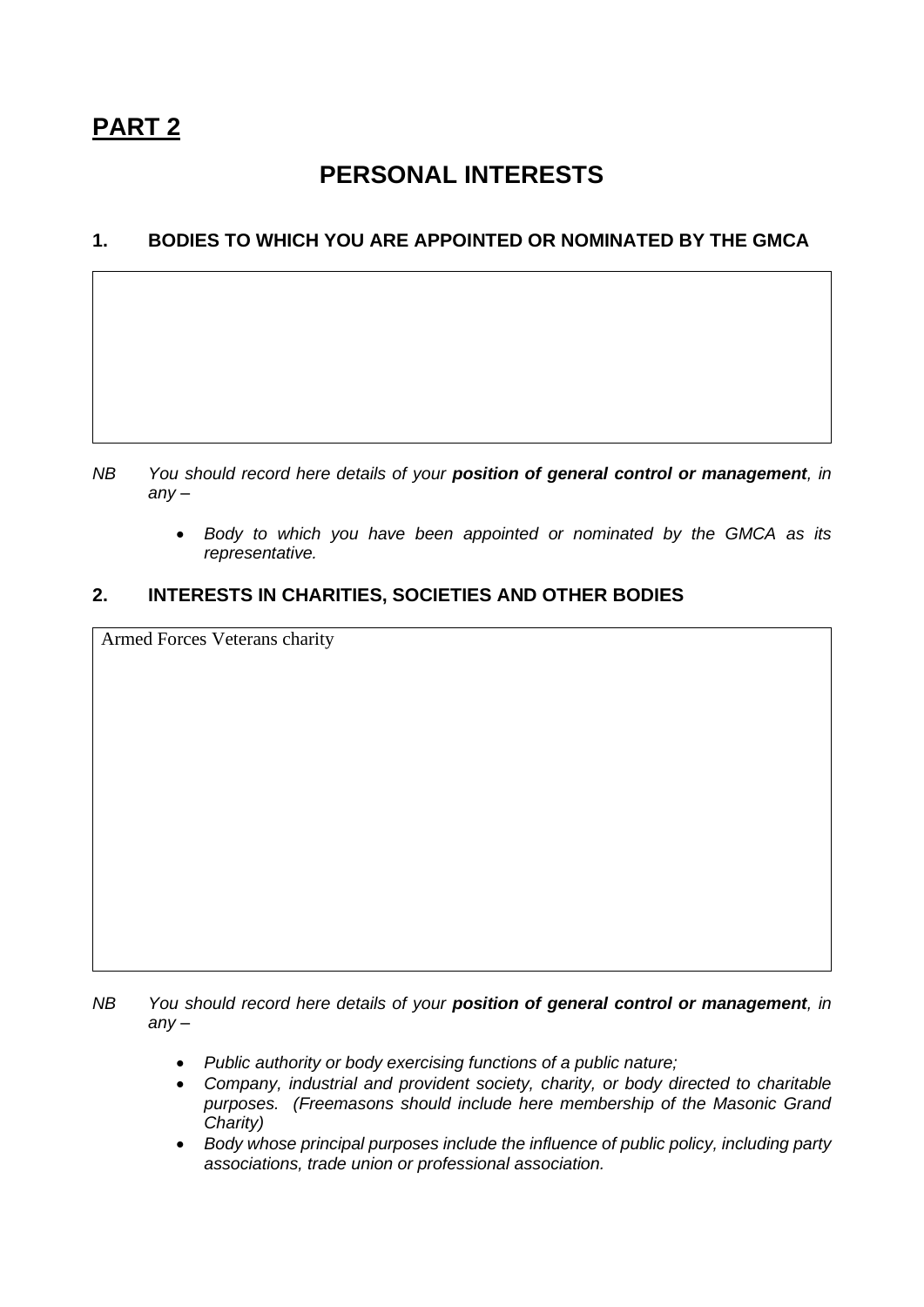### **3. GIFTS AND HOSPITALITY**

**none**

*You should list here any person from whom you have received a gift(s) or hospitality with an estimated value of at least £100 (including multiple gifts and/or hospitality with an aggregate value of at least £100 from the same person). You should provide a description of the gift(s) or hospitality and the person you believe to be the source of the gift(s) and hospitality (including accumulative gifts and/or hospitality).*

*You should list any such gifts or hospitality which you have received within whichever is the shortest of the period of 3 years or the period since you were first elected as a Member / Substitute Member of the GMCA.*

#### **I recognise that it can be a CRIMINAL OFFENCE under Section 34 of the Localism Act 2011 to:-**

- **i) fail to comply with the obligation to notify the GMCA's Monitoring Officer of any disclosable pecuniary interests as required by Section 30(1) of the Localism Act 2011;**
- **ii) provide information in relation to disclosable pecuniary interests that is materially false or misleading, and**
- **iii) fail to comply with the obligation to notify the GMCA's Monitoring Officer of any further disclosable pecuniary interests that require notification in accordance with Sections 30(2) and 30(3) of the Localism Act 2011.**

**I authorise this information to be made available in the GMCA's Public Register of Member's / Substitute Member's Interests which will be published on the GMCA's website as required by Section 29(6)(b) of the Localism Act 2011.** 

Signed: B Warner